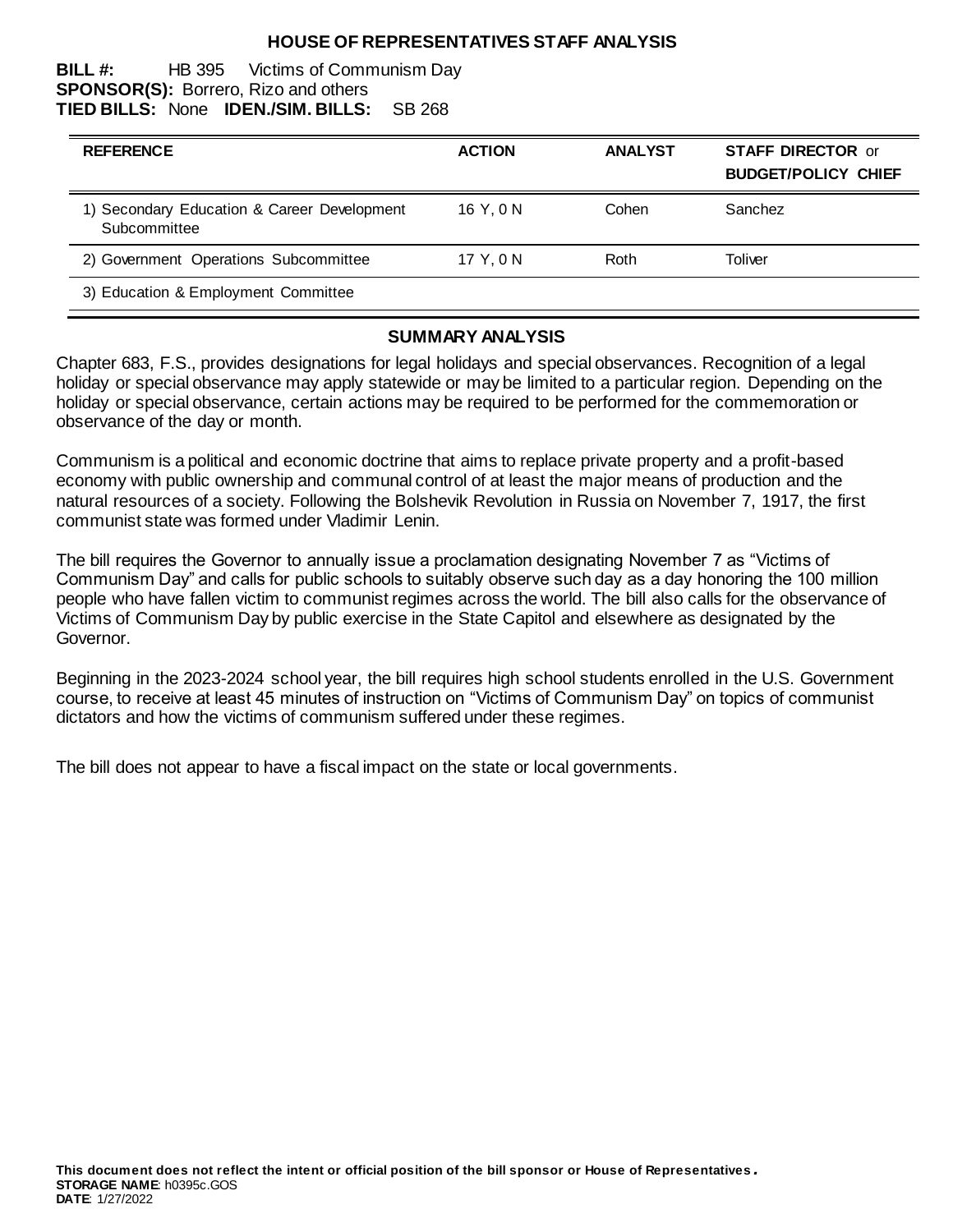#### **FULL ANALYSIS**

## **I. SUBSTANTIVE ANALYSIS**

## A. EFFECT OF PROPOSED CHANGES:

#### **Background**

#### Legal Holidays and Observances

Chapter 683, F.S., provides designations for legal holidays and special observances. Recognition of a legal holiday or special observance may apply statewide or may be limited to a particular region. For example, "Gasparilla Day"<sup>1</sup> is a legal holiday observed only in Hillsborough County, while "Bill of Rights Day,"<sup>2</sup> if issued by the Governor, applies throughout the state. Depending on the holiday or special observance, certain actions may be required to be performed for the commemoration or observance of the date, day, or month. For example, the Governor may annually issue a proclamation designating April 2 as "Florida State Day" and may designate the week of March 27 to April 2 as "Pascua Florida Week."<sup>3</sup> Florida law recognizes the month of September as "American Founders' Month,"<sup>4</sup> urging all civic, fraternal, and religious organizations and public and private educational institutions to recognize this occasion through appropriate programs and celebrations, and the last full week of classes in September as "Celebrate Freedom Week,"<sup>5</sup> in which public schools are required to include at least three hours of grade-appropriate instruction related to the meaning and importance of the Declaration of Independence in social studies classes.<sup>6</sup>

There are 21 legal holidays<sup>7</sup>established in law and 34 special observances.<sup>8</sup> The state recognizes nine paid holidays that are observed by all state branches and agencies.<sup>9</sup>

#### Victims of Communism Day

The first national day recognizing victims of communism was November 7, 2017. Currently, three states have officially recognized November 7 as "Victims of Communism Memorial Day," and ten other states have filed similar legislation, including Florida.<sup>10</sup>

#### History of Communism

Communism is a political and economic doctrine that aims to replace private property and a profitbased economy with public ownership and communal control of at least the major means of production and the natural resources of a society.<sup>11</sup> Vladimir Lenin is recognized as being the leader of the world's first communist state, following the Bolshevik Revolution in Russia on November 7, 1917.<sup>12</sup>

*Karl Marx*

 $\overline{a}$ 

<sup>10</sup> Victimsofcommunis m.org, *Victims of Communism Memorial Day,* available at

<sup>&</sup>lt;sup>1</sup> Section 683.08, F.S.

<sup>2</sup> Section 683.25, F.S.

<sup>3</sup> Section 683.06, F.S.

<sup>4</sup> Section 683.1455, F.S.

<sup>5</sup> Section 1003.421, F.S.

<sup>6</sup> *See* Florida Department of Education, *American Founders' Month*, http://www.fldoe.org/academics/standards/subject-areas/socialstudies/American-Founders-Month.stml (last visited January 24, 2022).

<sup>7</sup> Section 683.01, F.S.

<sup>8</sup> Sections 683.04 - 683.333, F.S.

<sup>9</sup> Section 110.117(1), F.S. Paid state holidays include: New Year's Day, the Birthday of Martin Luther King, Jr., Memorial Day, Independence Day, Labor Day, Veterans' Day, Thanksgiving Day, the Friday after Thanksgiving, and Christmas Day.

https://victimsofcommunism.org/programs/memory/voc-day/ (last visited January 24, 2022). The states that officially recognize "Victims of Communism Day" are Alabama, Utah, and Virginia. The ten states with legislation filed to recognize a day for victims of communism are Arizona, Arkansas, Florida, Idaho, Illinois, Missouri, New Jersey, Pennsylvania, South Carolina, and Texas. <sup>11</sup> Britannica.com, *Communism*, available at https://www.britannica.com/topic/communism (last visited January 24, 2022).

<sup>12</sup> History.com, *Communism Timeline*, available at https://www.history.com/topics/russia/communism-timeline (last visited January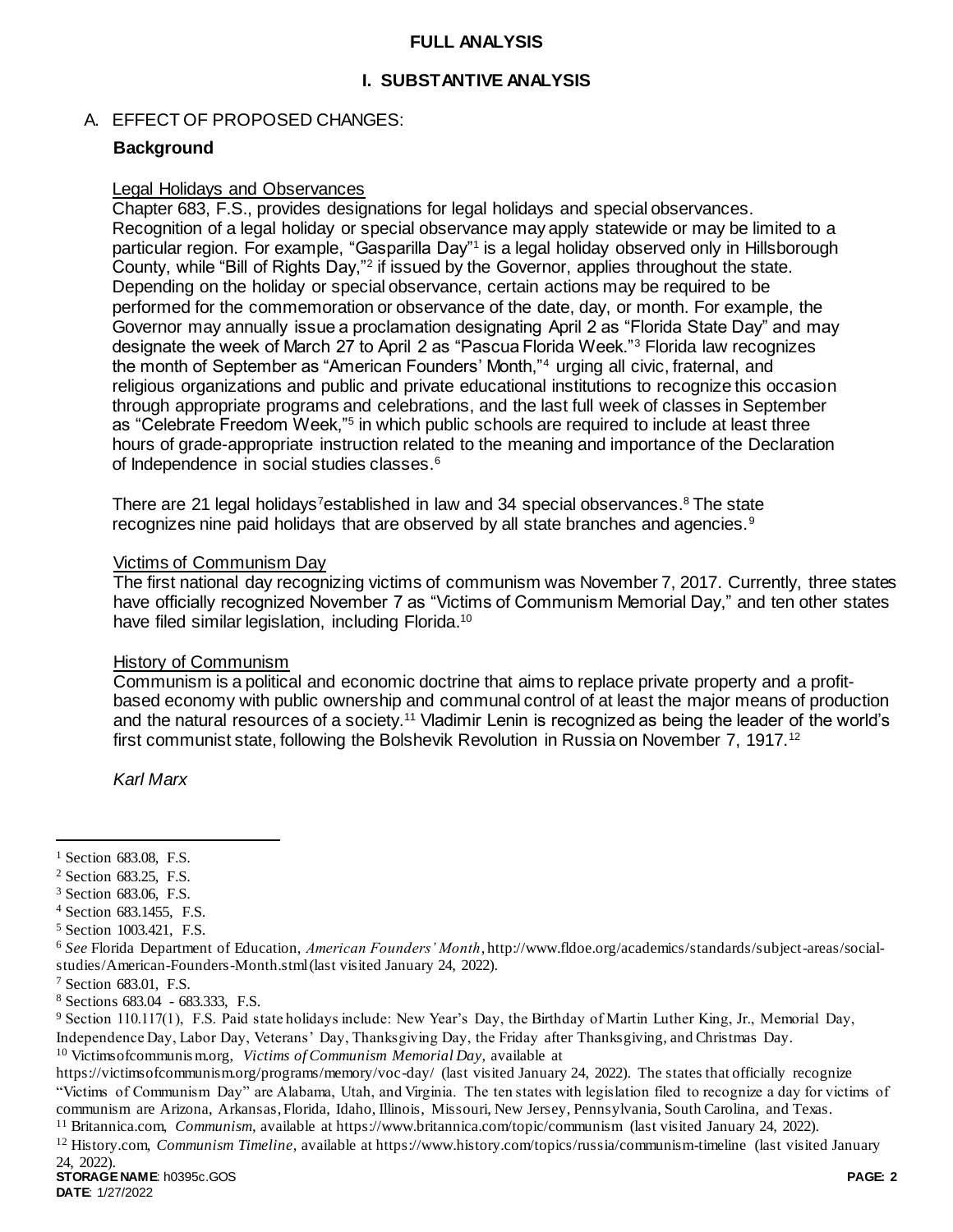Karl Marx (Marx) was a German economist, philosopher, and historian who lived between 1818 and 1883. He was a prominent voice in the debate against capitalism, writing the famous books *The Communist Manifesto* and *Das Kapital* and inspiring many global political communist movements around the world.<sup>13</sup>

#### *Vladimir Lenin*

On November 6 and 7, 1917, leftist revolutionaries led by Bolshevik Party leader Vladimir Lenin (Lenin) launched a coup d'état against the existing provisional government. The provisional government had been assembled by a group of leaders from Russia's bourgeois capitalist class. Lenin instead called for a Soviet government that would be ruled directly by councils of soldiers, peasants, and workers.<sup>14</sup>

<span id="page-2-0"></span>The Bolsheviks and their allies occupied government buildings and other strategic locations in Petrograd (now Saint Petersburg, Russia)<sup>15</sup> and soon formed a new government with Lenin as its head. Lenin became the dictator of the world's first communist state.<sup>16</sup>

## *Joseph Stalin*

In 1912, Lenin appointed Joseph Stalin (Stalin) to serve on the first Central Committee of the Bolshevik Party. After the Bolsheviks seized power in Russia in November 1917, Stalin climbed the party ladder, and in 1922 he became secretary general of the Central Committee of the Communist Party.<sup>17</sup>

After Lenin died in 1924, Stalin won the power struggle for control of the Communist Party. By the late 1920s, Stalin had become dictator of the Soviet Union and launched a series of five-year plans intended to transform the Soviet Union from a peasant society into an industrial superpower. His development plan was centered on government control of the economy and included the forced collectivization of Soviet agriculture, in which the government took control of farms. Millions of farmers refused to cooperate with Stalin's orders and were shot or exiled as punishment. The forced collectivization also led to widespread famine across the Soviet Union that killed millions.<sup>18</sup>

During the second half of the 1930s, Stalin instituted the Great Purge, a series of campaigns designed to rid the Communist Party, the military, and other parts of Soviet society from those he considered a threat. It is estimated that Stalin was responsible for the deaths of 20 million people during his rule.<sup>19</sup>

## *Mao Zedong*

In 1921, Mao Zedong (Zedong) became one of the inaugural members of the Chinese Communist Party. Zedong later helped establish the Soviet Republic of China and was elected chairman of the small republic. He developed a small but strong army of guerilla fighters, and directed the torture and execution of any dissidents who defied party law.<sup>20</sup>

In 1937, the Japanese Imperial Army invaded China, forcing Chiang Kai-shek (Kai-shek) -the Chinese leader– to flee the capital. Unable to fight a war on two fronts, Kai-shek reached out to the Communists for a truce and support. During this time, Zedong established himself as a military leader and, with aid from Allied forces, helped fight the Japanese. With the Japanese defeat in 1945, Zedong set his sights on controlling all of China. China entered into a civil war, and on October 1, 1949, in Tiananmen Square, Zedong announced the establishment of the People's Republic of China. Over the next few years, Zedong instituted sweeping land reform, sometimes through persuasion and other times through

l

<sup>13</sup> Corporate Finance Institute, *Karl Marx*, available at https://corporatefinanceinstitute.com/resources/knowledge/economics/karlmarx/ (last visited January 24, 2022).

<sup>14</sup> History.com, *Russian Revolution* (updated February 28, 2020), available at https://www.history.com/topics/russia/russian-revolution (last visited January 24, 2022).

<sup>15</sup> Britannica.com, *St. Petersburg,* available at https://www.britannica.com/place/St-Petersburg-Russia (last visited January 24, 2022).

<sup>16</sup> History.com, *Russian Revolution supra*, F[N 14.](#page-2-0)

<sup>17</sup> History.com, *Joseph Stalin* (updated April 27, 2021) available at https://www.history.com/topics/russia/joseph-stalin (last visited January 24, 2022).

<sup>18</sup> *Id.*

<sup>19</sup> *Id.* 

**STORAGE NAME**: h0395c.GOS **PAGE: 3** <sup>20</sup> Biography.com, *Mao Tse-tung Biography* (April 27, 2017), available at https://www.biography.com/political-figure/mao-tse-tung (last visited January 24, 2022).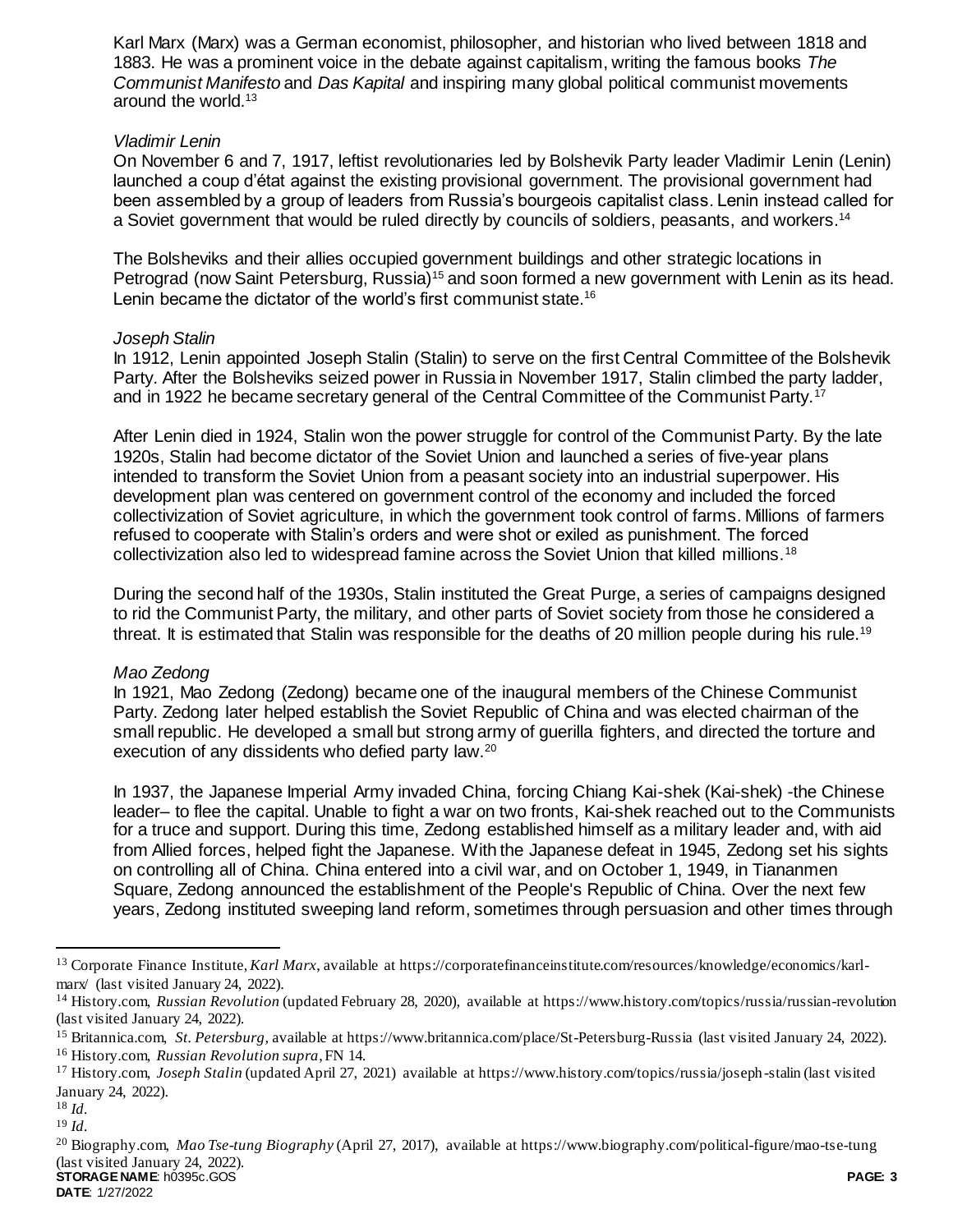coercion, using violence and terror when he deemed it necessary. He seized warlord land, converting it into people's communes. When faced with wide discontent with his policies, he labeled his dissenters as "rightists" and imprisoned thousands of them.<sup>21</sup>

In January 1958, Zedong launched the "Great Leap Forward," attempting to increase agricultural and industrial production. At first, reports were promising, with accounts of overwhelming advancement. However, agricultural production did not come close to expectations, and reports of massive steel production proved to be false. Within a year, a famine set in and entire villages died of starvation. An estimated 40 million people died of hunger between 1959 and 1961.<sup>22</sup>

#### *Fidel Castro*

After graduating from law school in 1950, Fidel Castro (Castro) joined the Cuban People's Party. When former Cuban president, Fulgencio Batista, overthrew the government, Castro began to organize a rebel force in 1953 with the purpose of ousting the Batista government. Eventually, Castro's forces defeated the Cuban government, and Castro became the commander in chief of Cuba's new provisional government. By 1959, Castro had taken effective political power into his own hands and began to nationalize private commerce and industry, expropriate American businesses and agricultural estates, institute sweeping land reforms, and build a partnership with the Soviet Union.<sup>23</sup>

In 1962, the Soviet Union began deploying nuclear missiles to Cuba that could reach American cities, beginning the Cuban Missile Crisis. The crisis ended when the Soviet Union agreed to withdraw its missiles in exchange for the United States withdrawing its missiles from Turkey and no longer seeking to overthrow Castro's regime. Castro continued to expand his dictatorial control over Cuba, suppressing all political dissent and opposition, inspiring many Cubans to immigrate to the United States.<sup>24</sup>

## *Pol Pot*

In 1949, Pol Pot (Pot) left Cambodia for Paris, joining the French Communist Party and joined a group of young left-wing Cambodian nationalists, who later became his fellow leaders in the Khmer Rouge. He returned to Cambodia, and spent 12 years building the Communist Party.<sup>25</sup>

In 1975, Pot led the Khmer Rouge guerrilla forces to overthrow the existing Cambodian regime. It is estimated that from 1975 to 1979, under the leadership of Pol Pot, the government caused the deaths of over one million people through forced labor, starvation, disease, torture, or execution while carrying out a program of radical social and agricultural reforms.<sup>26</sup>

## *Nicolás Maduro*

After the death of Hugo Cháves (Cháves) in 2013, Nicolás Maduro (Maduro) became the President of Venezuela, a position he has had held ever since. Maduro is a strong supporter of *chavismo,* the socialist political ideology championed by Cháves. After Maduro was first narrowly elected, protests erupted, causing Maduro to imprison many prominent critics. Meanwhile, depressed world oil prices and a lack of strong industrial development caused the economy to struggle, resulting in widespread shortages. After multiple attempts to remove him from office failed, Maduro further consolidated his power by declaring a renewable state of emergency in May 2016, allowing him to maneuver around the legislature. Since the Supreme Court includes many of Maduro's supporters, the legislature's authority has continued to dwindle.<sup>27</sup>

As violent protests against his leadership continued in which many Venezuelan citizens were injured and killed, Maduro characterized them as attempted coups inspired by a U.S.-supported capitalist conspiracy. When Maduro won re-election in 2018, a number of international organizations and

l

<sup>26</sup> *Id.*

<sup>21</sup> *Id.*

<sup>22</sup> *Id.*

<sup>23</sup> Britannica.com, *Fidel Castro,* available at https://www.britannica.com/biography/Fidel-Castro (last visited January 24, 2022). <sup>24</sup> *Id.*

<sup>25</sup> Britannica, *Pol Pot: Cambodian Political Leader*, available at https://www.britannica.com/biography/Pol-Pot (last visited January 24, 2022).

**STORAGE NAME**: h0395c.GOS **PAGE: 4** <sup>27</sup> Britannica, *Nicolás Maduro,* available at https://www.britannica.com/biography/Nicolas-Maduro (last visited January 24, 2022).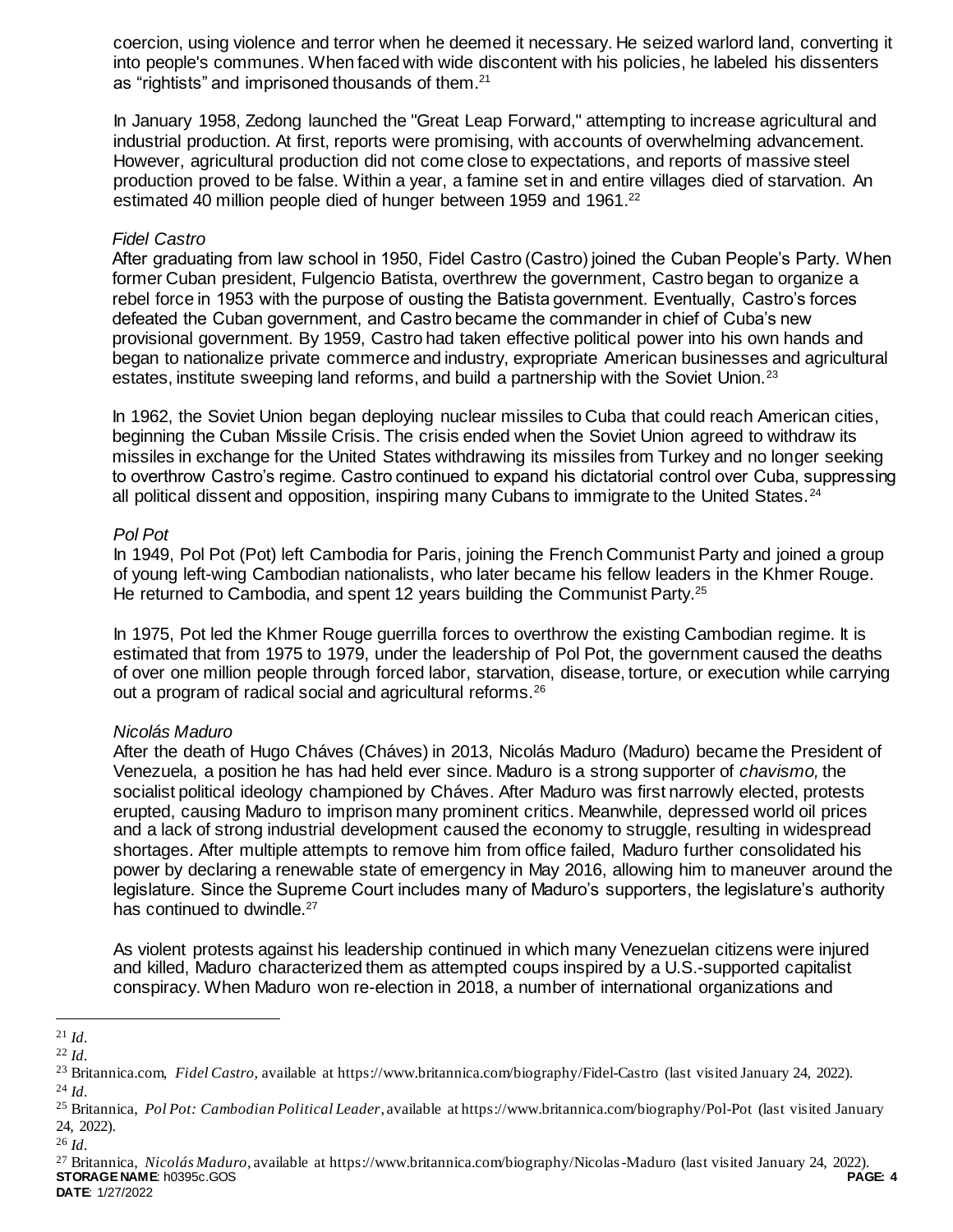countries, including the United States and European Union, condemned the election as illegitimate. Maduro rejected supplies of food and medicine delivered from the United States, and continued to repress all protestors and political challengers, supported by the vast majority of the Venezuelan military.<sup>28</sup>

## Requirements for a Standard High School Diploma

Receipt of a standard high school diploma requires successful completion of 24 credits, an International Baccalaureate curriculum, or an Advanced International Certificate of Education curriculum.<sup>29</sup> Of the 24 required credits, three credits must be in social studies.<sup>30</sup> Social studies courses must incorporate a comparative discussion on political ideologies, such as communism and totalitarianism, that conflict with the principles of freedom and democracy essential to the founding principles of the United States.<sup>31</sup> A student must earn one credit in United States History; one credit in World History; one-half credit in Economics; and one-half credit in United States Government.<sup>32</sup> Course standards for World History include comparing the philosophies of capitalism, socialism, and communism; identifying factors that led to the decline and fall of communism in the Soviet Union and Eastern Europe; and analyzing the successes and failures of democratic reform efforts in other countries and regions.<sup>33</sup> Course standards for United States Government include evaluating and defending positions on the founding ideals and principles of American government, explaining how nations are governed differently, and comparing indicators of democratization in other countries, among others. 34

Beginning with the 2022-2023 school year,<sup>35</sup> high school students enrolled in the United States Government class required by s.1003.4282, F.S., must include a comparative discussion of political ideologies such as communism and totalitarianism. <sup>36</sup> School districts are required to submit and post on the school district website, annually by December 1, implementation plans for providing instruction in certain subjects, including instruction on the victims of communism and other political ideologies. The implementation plan must include the methods for delivering instruction for each grade level, instructor qualifications, and the materials and resources utilized to deliver instruction.<sup>37</sup>

## **Effect of the Bill**

The bill requires the Governor to annually issue a proclamation designating November 7 as "Victims of Communism Day" and calls for public schools to suitably observe such day as a day honoring the 100 million people who have fallen victim to communist regimes across the world. The bill also calls for the observance of Victims of Communism Day to be suitably observed by public exercise in the State Capitol and elsewhere as may be designated by the Governor.

The bill specifies that if November 7 falls on a day that is not a school day, Victims of Communism Day must be observed in public schools on the preceding school day or on such school day as may be designated by local school authorities.

Beginning in the 2023-2024 school year, the bill requires high school students enrolled in the U.S. Government class, required for a standard high school diploma, to receive at least 45 minutes of instruction on "Victims of Communism Day" on topics such as Mao Zedong and the Cultural Revolution, Joseph Stalin and the Soviet System, Fidel Castro and the Cuban Revolution, Vladimir Lenin and the Russian Revolution, Pol Pot and the Khmer Rouge, and Nicolás Maduro and the Chavismo movement,

l

**STORAGE NAME**: h0395c.GOS **PAGE: 5** <sup>37</sup> Rule 6A-1.094124, F.A.C. Rule is currently being revised to incorporate educational standards on the victims of communism.

**DATE**: 1/27/2022

<sup>28</sup> *Id.*

<sup>29</sup> Section 1003.4282(1)(a), F.S.

<sup>30</sup> Section 1003.4282(3)(d), F.S.

<sup>31</sup> *Id.*

<sup>32</sup> *Id.*

<sup>33</sup> *See* CPALMS, *World History Course Standards*, available at https://www.cpalms.org/Public/PreviewCourse/Preview/4473 (last visited January 24, 2022).

<sup>34</sup> *See* CPALMS, *United States Government Course Standards*, available at

https://www.cpalms.org/Public/PreviewCourse/Preview/633 (last visited January 24, 2022).

<sup>35</sup> *See* ch. 2021-158, Laws of Fla.

<sup>36</sup> Section 1003.4282(3)(d), F.S.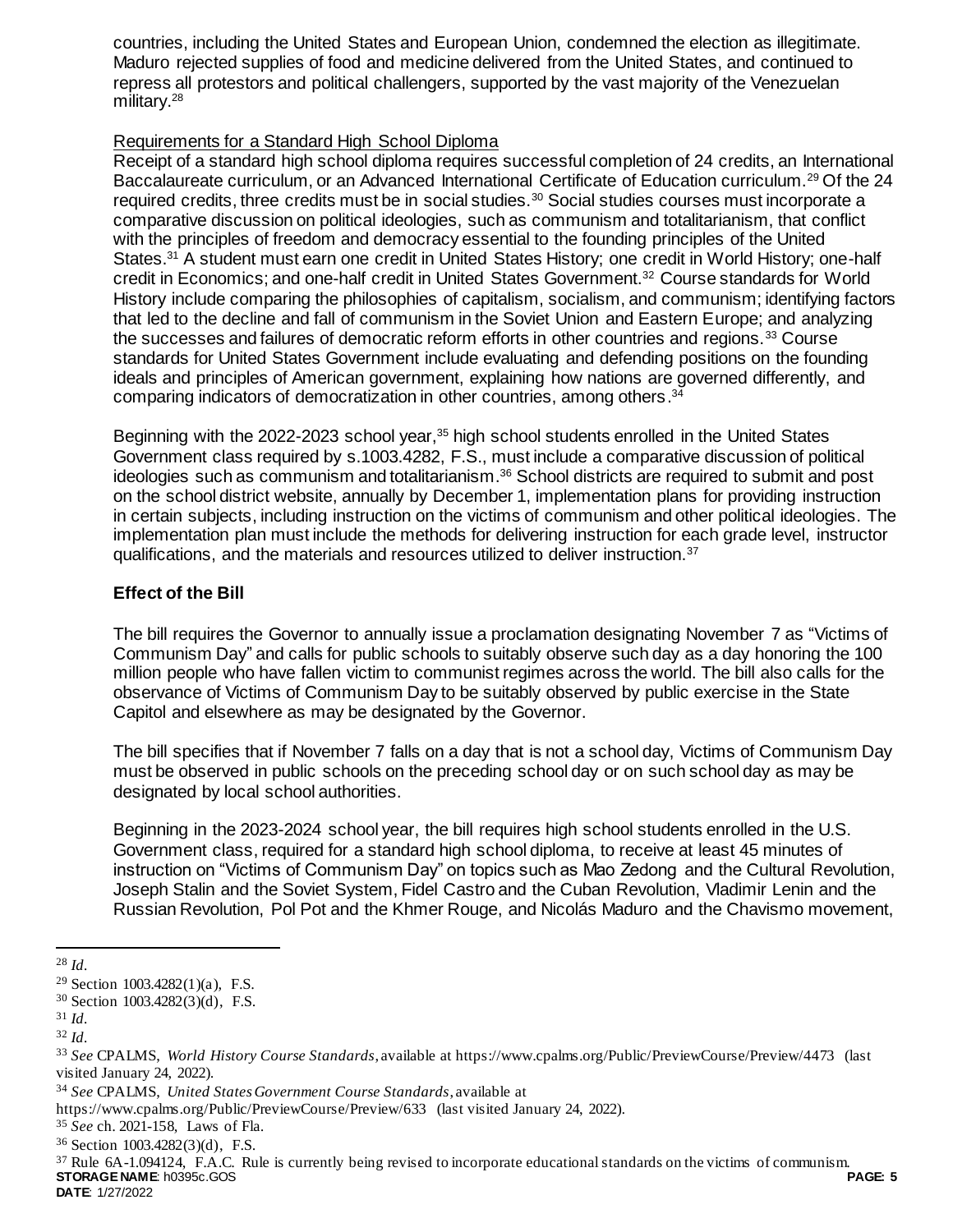and how victims suffered under these regimes through suppression of speech, poverty, starvation, migration, and systemic lethal violence.

## B. SECTION DIRECTORY:

Section 1. Creates s. 683.334, F.S., requiring the Governor to proclaim November 7 of each year as "Victims of Communism Day"; requiring the day to be observed in public schools and by public exercise; requiring a day other than November 7 to be observed by public schools under a specified circumstance; requiring certain high school students to receive specified instruction.

Section 2. Provides the bill takes effect upon becoming law.

## **II. FISCAL ANALYSIS & ECONOMIC IMPACT STATEMENT**

- A. FISCAL IMPACT ON STATE GOVERNMENT:
	- 1. Revenues:

None.

2. Expenditures:

None.

- B. FISCAL IMPACT ON LOCAL GOVERNMENTS:
	- 1. Revenues:

None.

2. Expenditures:

None.

- C. DIRECT ECONOMIC IMPACT ON PRIVATE SECTOR: None.
- D. FISCAL COMMENTS:

None.

## **III. COMMENTS**

- A. CONSTITUTIONAL ISSUES:
	- 1. Applicability of Municipality/County Mandates Provision: None.
	- 2. Other:

None.

B. RULE-MAKING AUTHORITY: